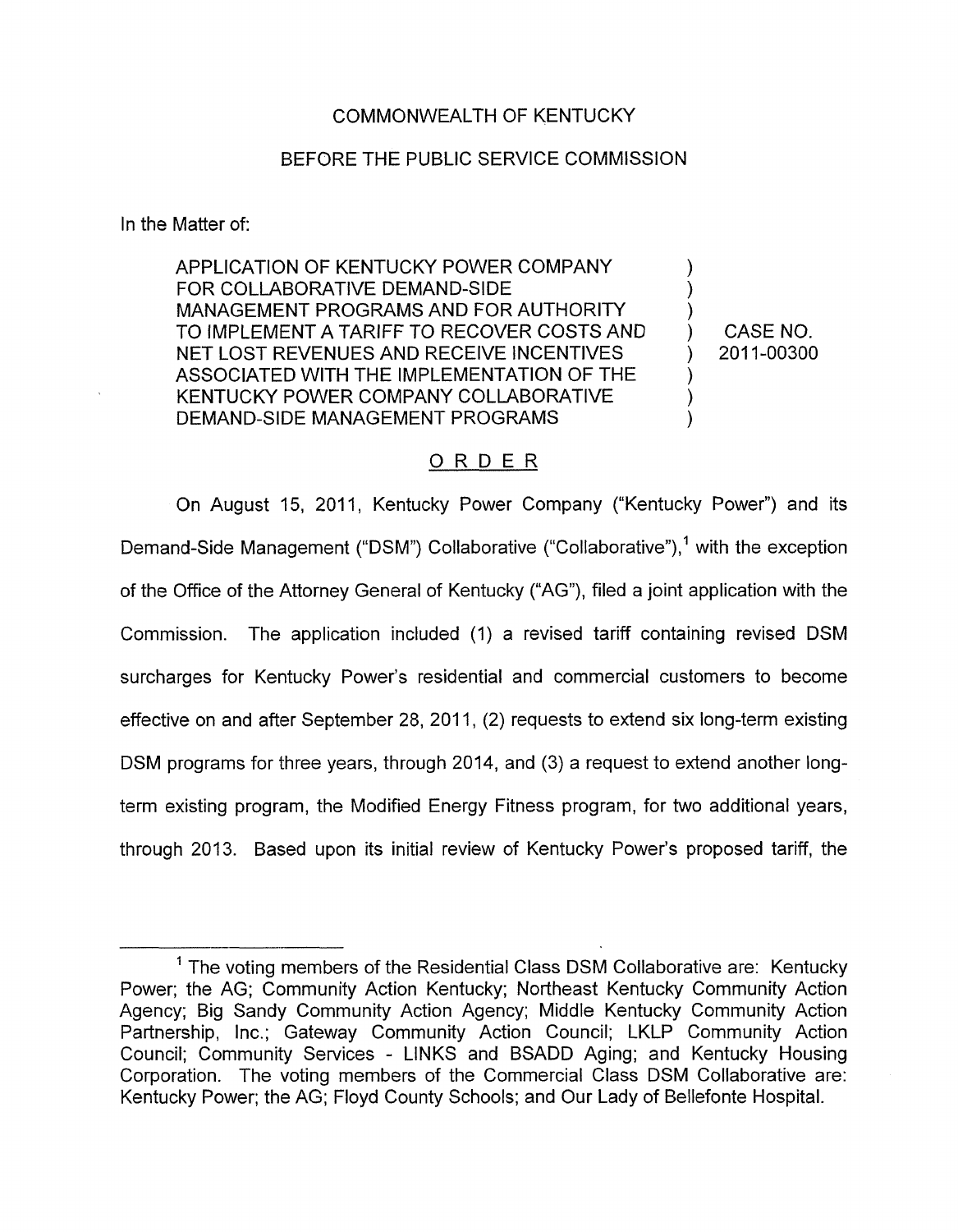Commission found in its September 1, 2011 Order that additional inquiry was necessary to determine the tariff's reasonableness and we suspended the proposed tariff for five months, up to and including February 28, 2012. The AG sought and was granted full intervention.

A procedural schedule was established allowing for two rounds of discovery. Kentucky Power was subject to one information request from the AG and two information requests from Commission Staff ("Staff"). An informal conference was held November 21, 2011 with another information request from Staff. Discovery is complete and the matter now stands submitted to the Commission for a decision based upon the record.

# DISCUSSION OF RECENTLY APPROVED PROGRAMS

Kentucky Power has five authorized residential and commercial DSM programs that were approved in Case Nos. 2010-00095 $^2$  and 2010-00198. $^3$  These programs will remain unchanged through December 31, 2012. An Evaluation, Measurement, and Verification ("EM&V") will be performed on these five DSM programs by an external vendor during the first half of 2012. Kentucky Power will file the EM&V report with the

 $2$  Case No. 2010-00095, Joint Application Pursuant to 1994 House Bill No. 501 for the Approval of Kentucky Power Company Collaborative Demand-Side Management Programs, and for Authority to Recover Costs, Net Lost Revenues and Receive Incentives Associated with the Implementation of One New Residential, One Combined Residential/Commercial, and One Commercial Demand-Side Management Program Beginning January 1,2010 (Ky. PSCAug. 10,2010).

 $3$  Case No. 2010-00198, Joint Application Pursuant to 1994 House Bill No. 501 for the Approval of Kentucky Power Company Collaborative Demand-Side Management Programs and for Authority to Recover Costs, Net Lost Revenues and Receive Incentives Associated with the Implementation of One New Combined Residential/ Commercial and One Commercial Demand-Side Management Program Beginning August 2, 2010 (Ky. PSC Oct. 15, 2010).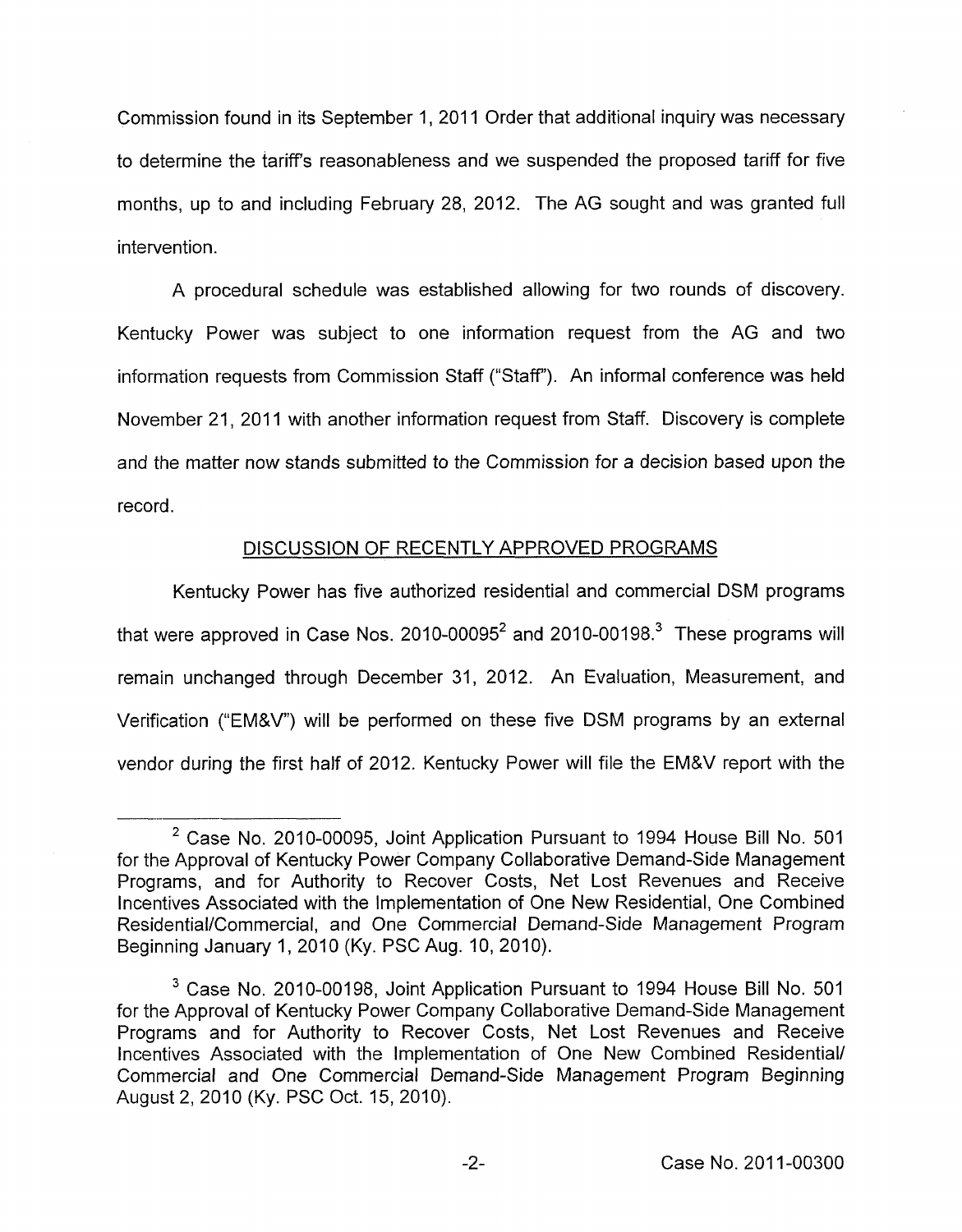Commission by August 15, 2012. Those programs, as described by Kentucky Power, are as follows:

1. Residential Efficient Products Program - This program provides incentives and marketing through retailers to build market share and promote usage of Energy Star lighting products to reduce the amount of energy consumed by home lighting. This program was approved in Case No. 2010-00095.

2. Commercial High Efficiency Heat Pump/Air Conditioner Program - This program offers a financial incentive to small commercial customers (less than 100 kW demand) who purchase a new qualifying central air conditioner or heat pump, up to a five-ton unit, with a Consortium for Energy Efficiency (CEE) Tier 1 rating and who comply with pertinent eligibility requirements of this program. In addition, the program offers financial incentives to dealers who sell these high efficiency units. This program targets the existing retrofit market only. The customer and dealer incentives are shown in the following table:

|                            | Customer           |              |        |
|----------------------------|--------------------|--------------|--------|
|                            | Air<br>Conditioner | Heat<br>Pump | Dealer |
| 36,000 or fewer<br>Btu/hr  | \$250              | \$300        | \$50   |
| 36,000 to 65,000<br>Btu/hr | \$400              | \$450        | \$50   |

Kentucky Power proposes to reduce the number of annual participants for 2011 from 120 to 65, due to lower than expected participation levels. Also, the 2011 budget amount shown on the status report is reduced from \$69,000 to \$47,100. The revised budget includes an increase for 2011 evaluation expense from \$2,000 to \$5,305.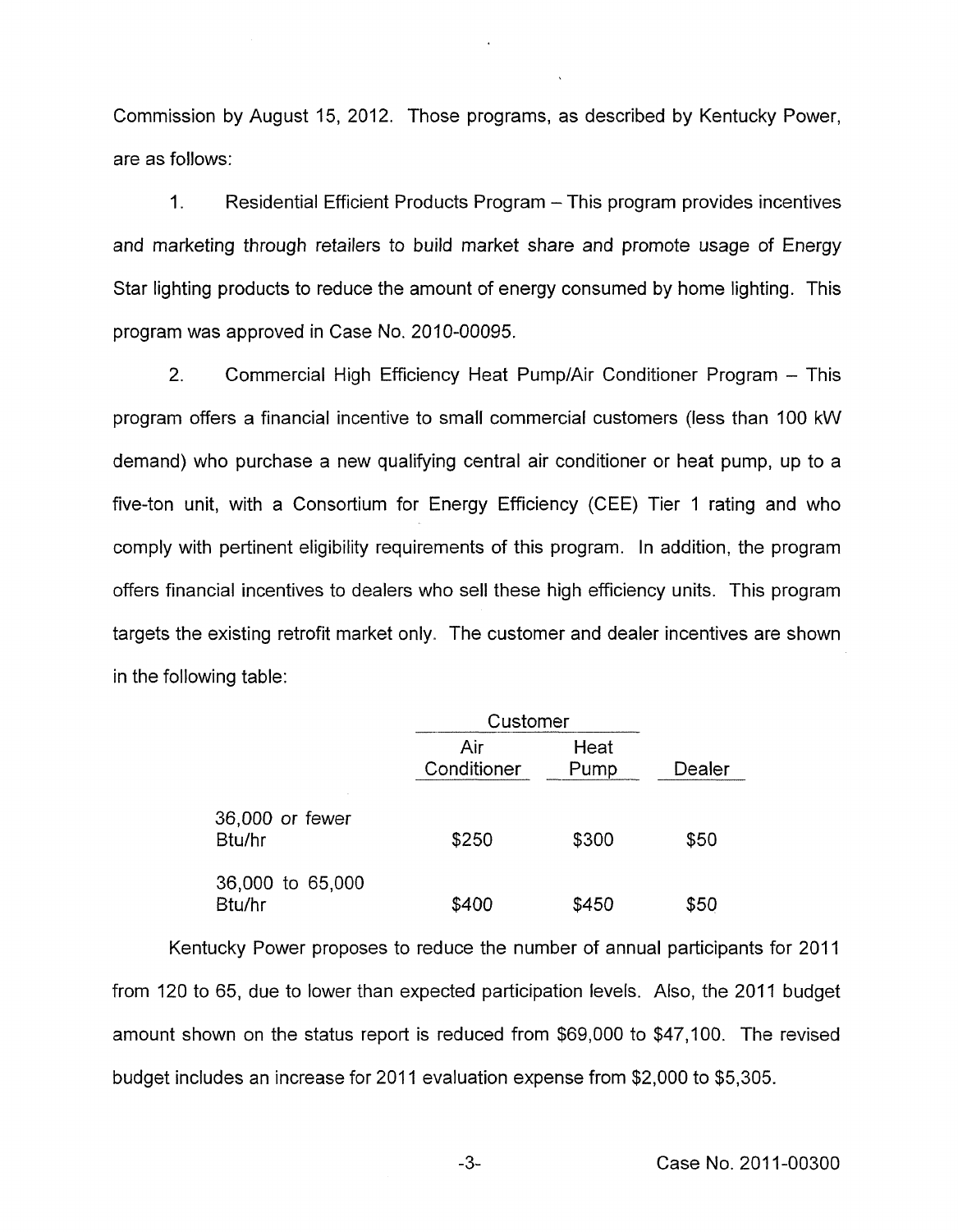In an effort to promote the program, Kentucky Power engaged in newspaper advertising in its service area for four weeks during the months of July 2011 and November 2011. Its representatives have also met with Heating Ventilation and Air Conditioning ("HVAC") dealers to promote the program and enlist their assistance in recruiting participants. The \$5,305 evaluation expense is based on the actual contract cost of the EM&V contractor. This program was approved in Case No. 2010-00095.

*3.* Residential and Commercial Heating, Ventilation, and Air Conditioning Diagnostic and Tune-Up Program  $-$  This program works with participating licensed HVAC dealers and targets residential and small commercial customers with HVAC system performance problems. The objective of this program is to reduce energy usage by conducting a diagnostic performance check on unitary air conditioning and heat pump units, air restricted indoor and outdoor coils, and over/under refrigerant charges. The customer and dealer incentives are: residential - \$50; commercial - \$75; and dealer - \$50. This program was approved in Case No. 2010-00095.

**4.** Commercial Incentive Program - This program is designed to address cost-effective electricity savings measures not addressed or offered through other Kentucky Power programs. All commercial customers are eligible to participate and all projects must be pre-approved by Kentucky Power prior to purchase and installation of any equipment or materials. Eligible measures include lighting, HVAC, and motor and drive measures. Incentives for qualifying prescriptive measures will vary and will be provided to participating customers at the lesser of (1) a calculated incentive level, or (2) up to 50 percent of the incremental equipment cost of qualifying energy-efficient products (Le., those costs above federal and/or state efficiency levels).

**-4-** Case **No.** 201 1-00300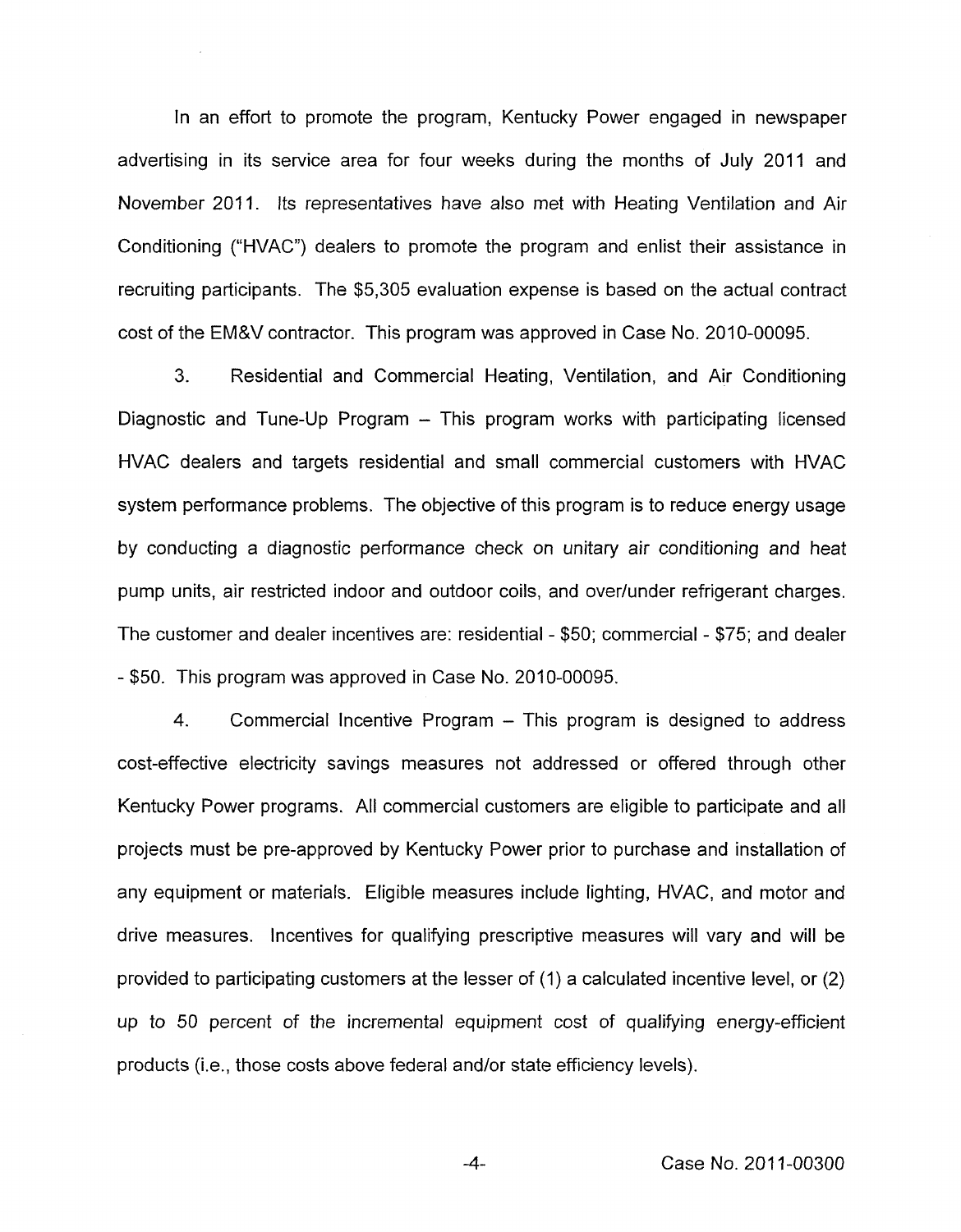There were no participants in this program at the time of filing of the application; but as of December 8, 2011, there are sixty-two pending applications. Kentucky Power placed four weeks of advertisement with eight newspapers in its service area to promote this program. This program was approved in Case No. 2010-00198.

*5.* Residential and Small Commercial Load Management Program - The purpose of this program is to reduce peak demand through the installation of load control devices on residential and commercial central air conditioners, heat pumps and/or electric water heaters. This is accomplished by reducing the duty cycle of air conditioning equipment and turning off water heaters during peak periods. The customer incentives are in the following table:

|                                           | Residential | Commercial |
|-------------------------------------------|-------------|------------|
| Air Conditioner or Heat Pump per unit (1) | \$5         | \$5        |
| Electric Water Heater per unit (2)        | -S1         | \$1        |

(1) Months of June, July, August, and September

(2) Months of June, July, August, September, October, November, December, January, and February

Kentucky Power requests approval of a reduction in the number of annual participants for 2011 from 1,040 to 550 due to lower than expected participation levels. Also, the 2011 budget amount shown on the status report is reduced from \$613,415 to \$289,626.

Kentucky Power has promoted this program through two emails to its employees. The Company is currently working with five employee installations, which include ten switches, to test the equipment in anticipation of a January 2012 deployment. This program was approved in Case No. 2010-00198.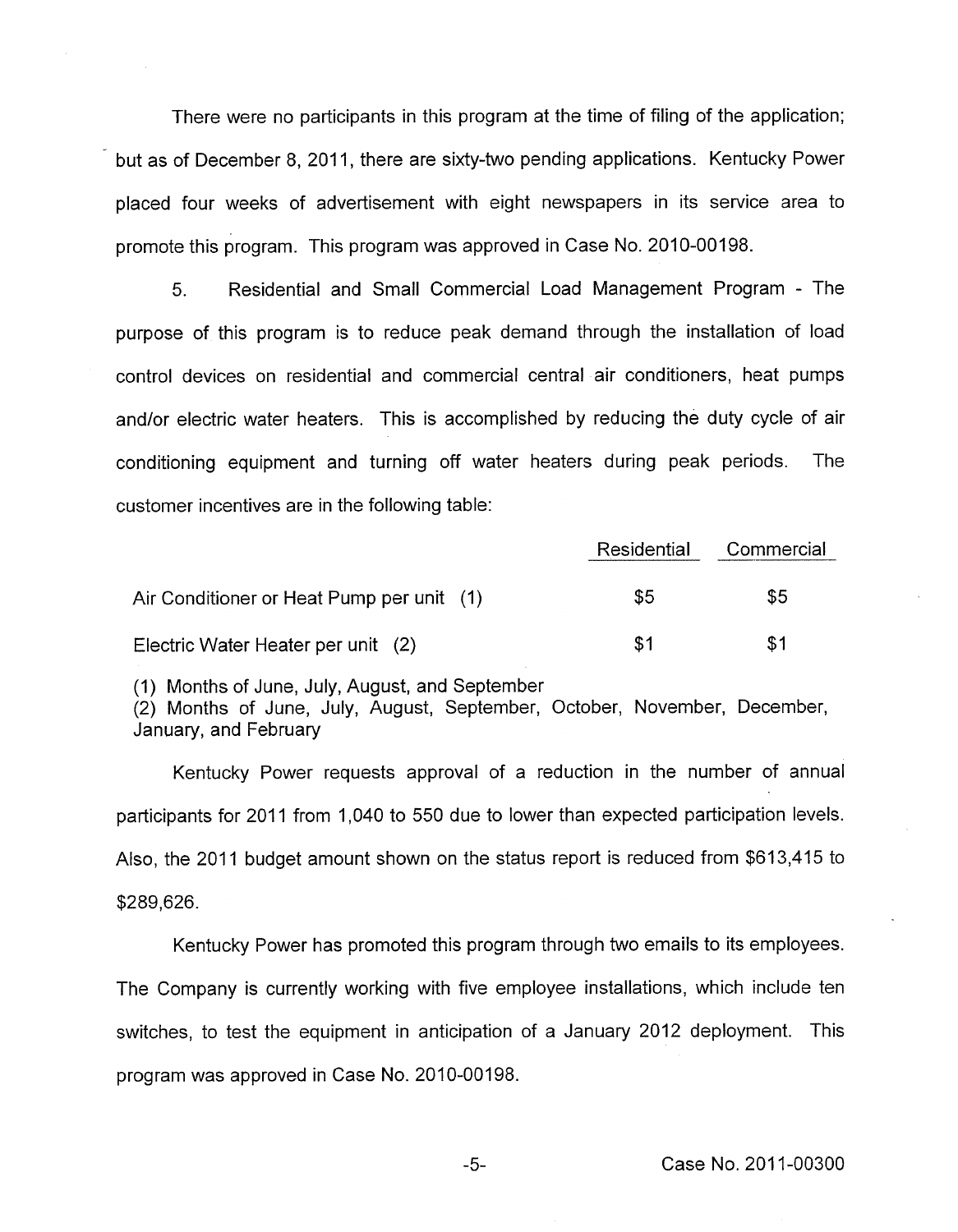#### DISCUSSION OF PROGRAMS PROPOSED TO BE EXTENDED

Kentucky Power requests Commission approval for a three-year extension, through 2014, of the following residential and commercial programs: Targeted Energy Efficiency, Community Outreach Compact Fluorescent Lights ("CFL"), Energy Education for Students, Mobile Home Heat Pump, Mobile Home New Construction, and High Efficiency Heat Pump. Kentucky Power also requests Commission approval for a twoyear extension, through 2013, for the Modified Energy Fitness ("MEF") program. Kentucky Power evaluated these programs and determined them to be cost effective. The one program of concern is the MEF program; the primary concern being that homes of customers in newer, better-sealed homes are being weatherized, spending funds that otherwise could be used on less efficient and/or older homes, which would result in greater energy and demand savings. The two-year extension, rather than a three-year extension, means that the MEF program will be evaluated sooner for cost effectiveness. The following are descriptions of programs to be extended

1. Targeted Energy Efficiency Program - This is a residential weatherization program, promoted solely through the Community Action Agencies, designed to improve energy efficiency ("EE") for low-income customers through energy audits coupled with installation of various energy conservation measures for both all-electric and non-all electric customers. Measures include energy audit; inspection of heating equipment; weather-stripping; caulking of windows and exterior doors; blower door analysis with air and duct sealing; water heater blanket, pipe insulation, and thermostat setback; attic, floor, and wall insulation; CFL bulbs; and structural repairs that have EE value.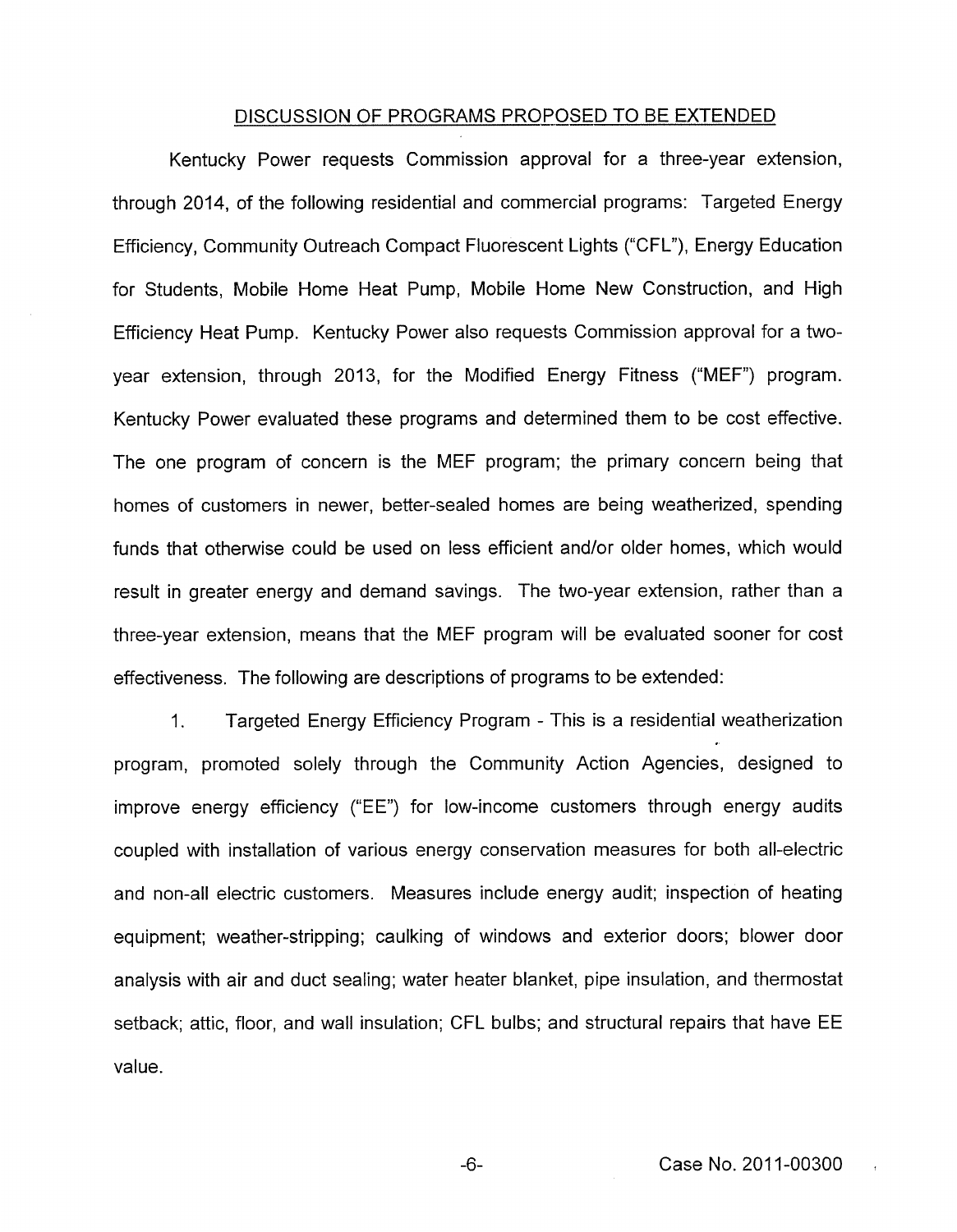2. Community Outreach CFL Program – This program is designed to promote the conservation and efficient use of electricity by encouraging the use of energy efficient Energy Star CFL bulbs in place of incandescent light bulbs in residential homes.

**3.** Energy Education for Students Program - This program is designed as both an energy education program and a program to promote energy efficient lighting in residential homes. Kentucky Power works with the Kentucky National Energy Education Development project to provide energy education materials to participating middle schools. Each seventh grade student at the participating schools receives a package of four CFLs.

**4.** Mobile Home Heat Pump Program - This program is designed to promote a more efficient HVAC system for mobile homes. The program is promoted through HVAC contactors. Incentives are paid to both the HVAC dealers and the customers who purchase high-efficiency heat pumps to replace their existing electric furnaces. The customer incentive is \$400 and the dealer incentive is \$50. Approximately 80 percent<sup>4</sup> of the HVAC dealers in Kentucky Power's service territory participate in this program.

5. Mobile Home New Construction Program - This program is designed to lower usage in new mobile homes by paying incentives to mobile home dealerships and the customers who purchase new mobile homes with high efficiency heat pumps and Zone 3 insulation packages. The customer incentive is \$500 and the dealer incentive is \$50.

<sup>&</sup>lt;sup>4</sup> See Application at Tab 3, Evaluation Report Mobile Home Heat Pump, page 6.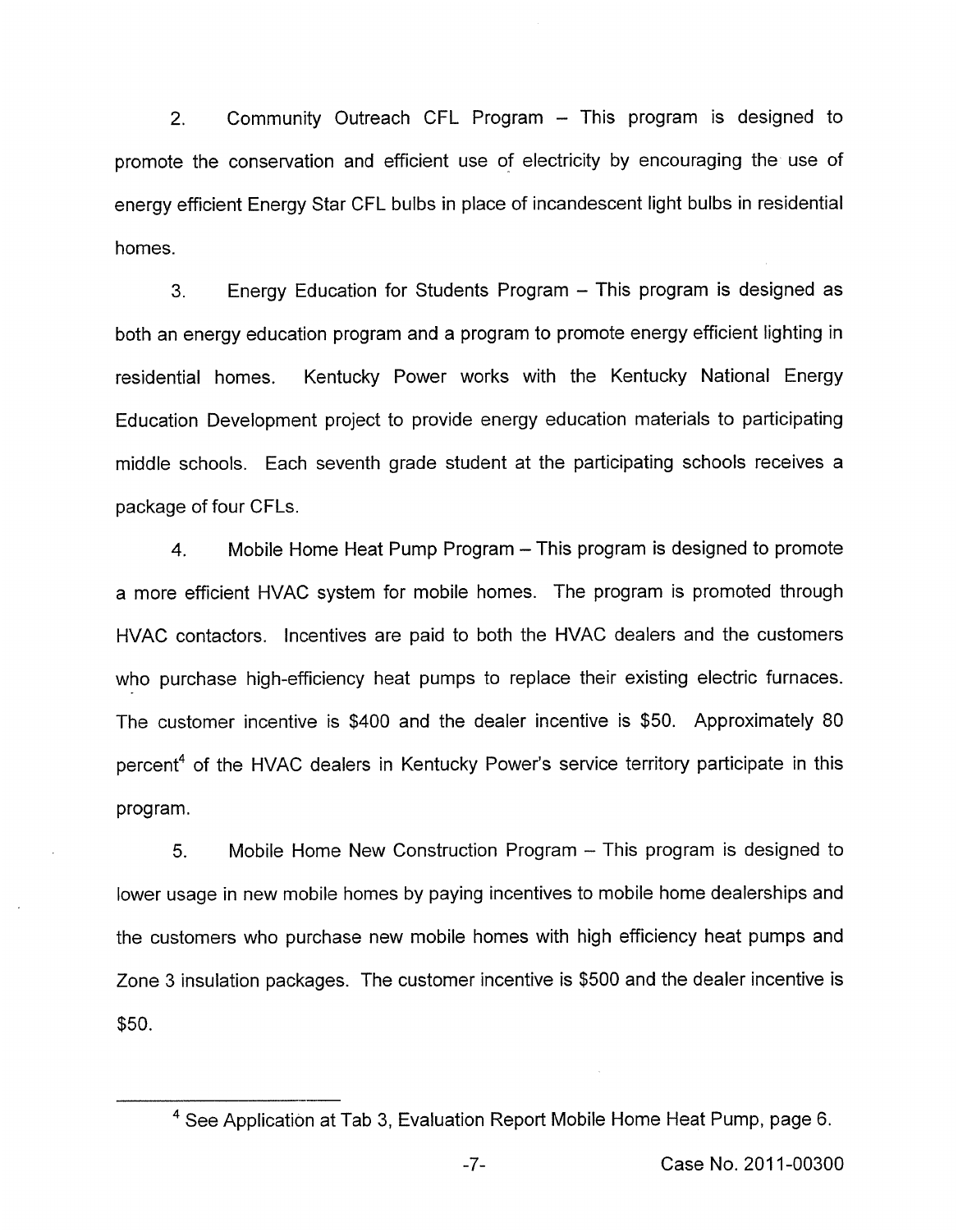6. High Efficiency Heat Pump Program - This program is designed to reduce residential electric energy consumption by upgrading less efficient electric heating and cooling systems with high-efficiency heat pumps. The customer incentive is \$400 and the dealer incentive is \$50.

7. Modified Energy Fitness Program - This program is designed to promote conservation and efficient use of electricity by improving the energy fitness of electrically heated residences with a minimum average monthly usage of at least 1,000 kWh. The measures include energy audits, blower door testing, caulking and weather-stripping, three faucet aerators, two low-flow showerheads, one CFL, hot-water pipe insulation, duct sealing, a water heater wrap, a door sweep, hot-water heater temperature turndown, and programmable thermostat. An audit report is also provided recommending additional actions the homeowner could take. There is no income level requirement with this program.

#### COMMISSION'S CONCERN AS TO PROMOTION AND PARTICIPATION

As noted earlier in this Order, Kentucky Power has requested authority to reduce both the projected participation levels and program budget amounts for the Commercial High Efficiency Heat Pump/Air Conditioner Program and the Residential and Small Commercial Load Management Program. Even though the Commission will grant this request, it must express its concern regarding any reduction in participation and the budget for any DSM program.

In June 2010, as result of a settlement, Kentucky Power was authorized to increase base rates for its residential and most of its commercial customers by more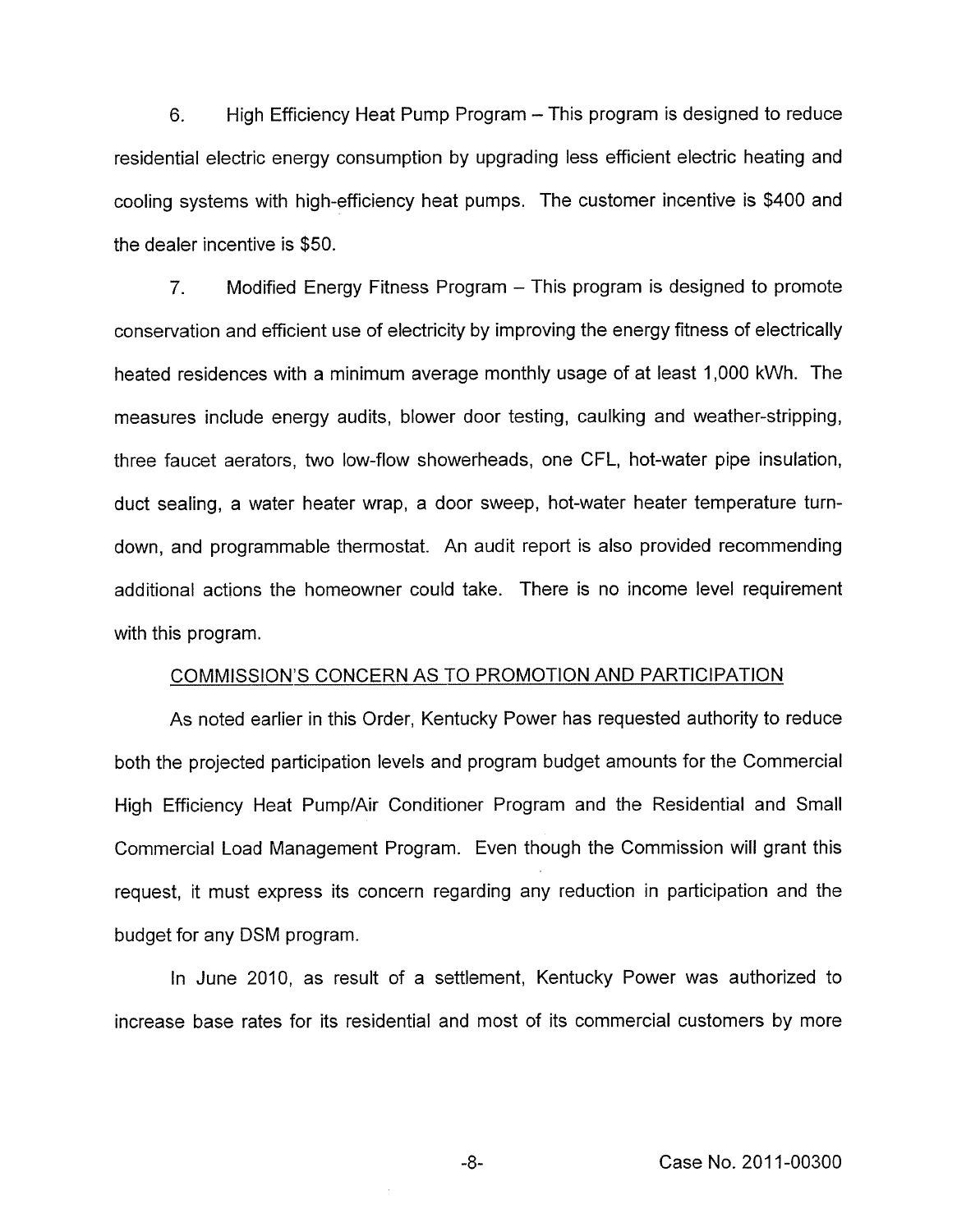than 16 percent.<sup>5</sup> In addition, in a pending case, Kentucky Power has requested authority to construct a Dry Flue Gas Desulfurization system and related facilities at its Big Sandy Plant's Unit 2 which could result in a proposed rate increase of 31.40 percent for its ratepayers.<sup>6</sup>

The Commission realizes that customer participation in DSM is voluntary and that Kentucky Power cannot compel greater participation; however, the Commission believes that most well-informed customers would choose to participate in DSM programs to avoid higher energy bills. Therefore, the Commission strongly encourages Kentucky Power to promote its DSM programs, educate applicable customers who would qualify for DSM program participation, and work to increase participation levels in its DSM programs. The Commission, also, strongly encourages Kentucky Power to educate its customers about the need for greater energy efficiency due to the rising cost of electric energy and the strain that the demand of electric usage at peak times places on both the Kentucky Power and the American Electric Power systems. We believe that Kentucky Power should make every effort to educate its customers that participation in demand-side programs represents one way in which the customers can impact the extent to which ever-increasing energy costs increase their electric bills.

The Commission will closely monitor Kentucky Power's efforts to develop and promote cost-effective DSM programs.

Case No. 2009-00459, Application of Kentucky Power Company for a General Adjustment of Electric Rates (Ky. PSC Jun. 28, 2010).

<sup>&</sup>lt;sup>6</sup> Case No. 2011-00401, Application of Kentucky Power Company for Approval of its 2011 Environmental Compliance Plan, for Approval for its Amended Environmental Cost Recovery Surcharge Tariff, and for the Grant of a Certificate of Public Convenience and Necessity for the Construction and Acquisition of Related Facilities, filed Dec. 5, 2011.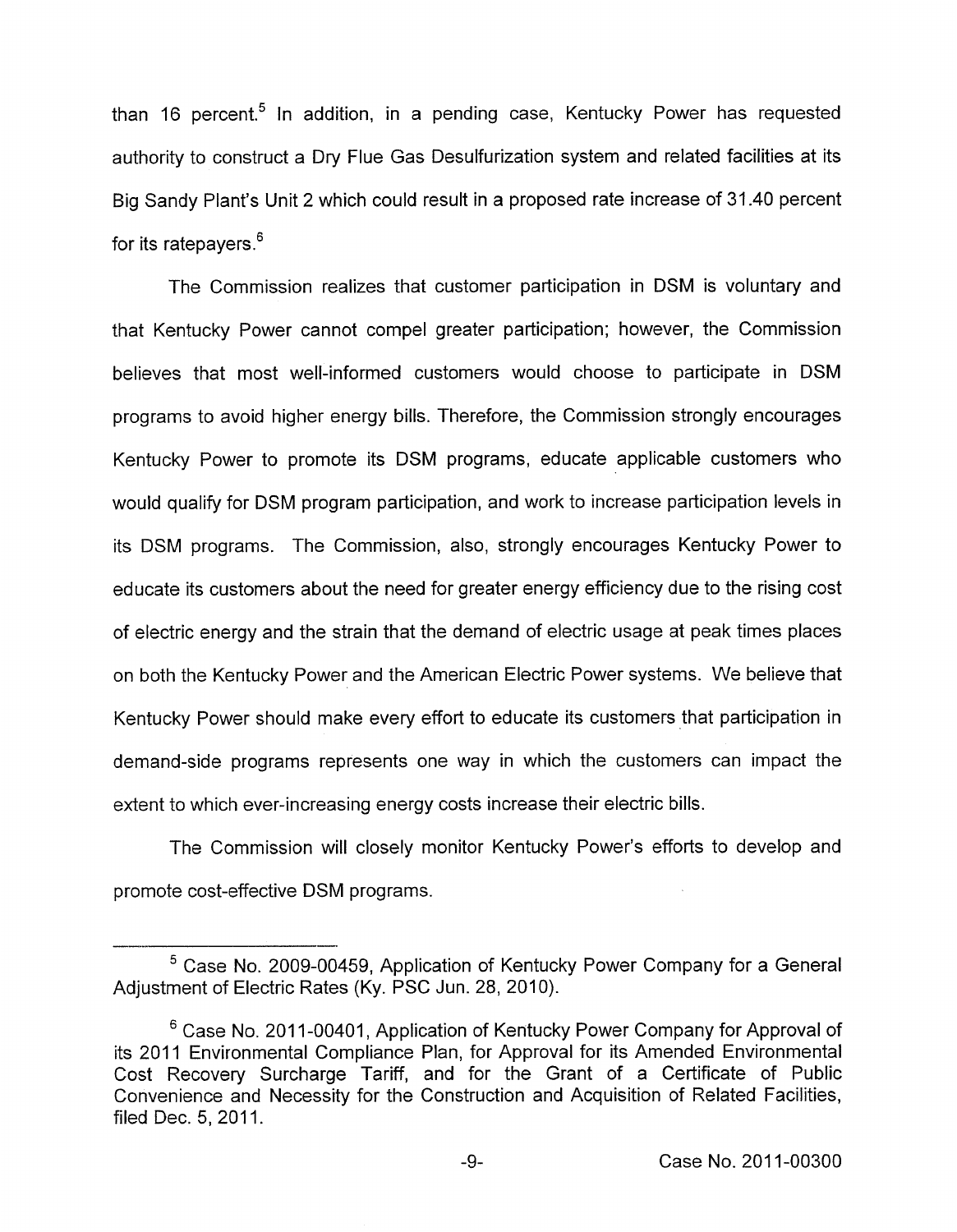## **SUMMARY**

Based on the evidence of record and being otherwise sufficiently advised, the Commission finds that:

1. Kentucky Power has kept the Commission informed of the progress and status of its DSM programs by timely filing summary status reports on these programs.

2. Kentucky Power's proposed residential and commercial DSM surcharge factors contained in its August 15, 2011 application are in error and should be denied due to: (1) incorrect lost revenue factors for the Commercial High Efficiency Heat Pump/Air Conditioner - Air Conditioner and Heat Pump Replacement Program and Commercial Incentive Program; and (2) incorrect allocation of program costs in the third and fourth quarters of 2011 for the following programs: Residential Efficient Products -LED Lights; Residential Load Management - Air Conditioning and Water Heating; Commercial High Efficiency Air Conditioning/Heat Pump - Heat Pump Replacement; and Commercial HVAC Diagnostic and Tune-up - Heat Pump.

3. Kentucky Power's corrected proposed residential and commercial DSM surcharge factors as provided in its September 30, 2011 data response, $7$  reflecting recovery of costs associated with the implementation of its DSM programs, including net lost revenues and incentives associated with the programs, are reasonable and should be approved.

**4.** Kentucky Power's proposed decreases in the target participation levels of the Commercial High Efficiency Heat Pump/Air Conditioner Program and Residential and Small Commercial Load Management Program are reasonable and should be

 $<sup>7</sup>$  See Kentucky Power's response to Staff Second Information Request, Item No.</sup> 31, Attachment 1, page 1.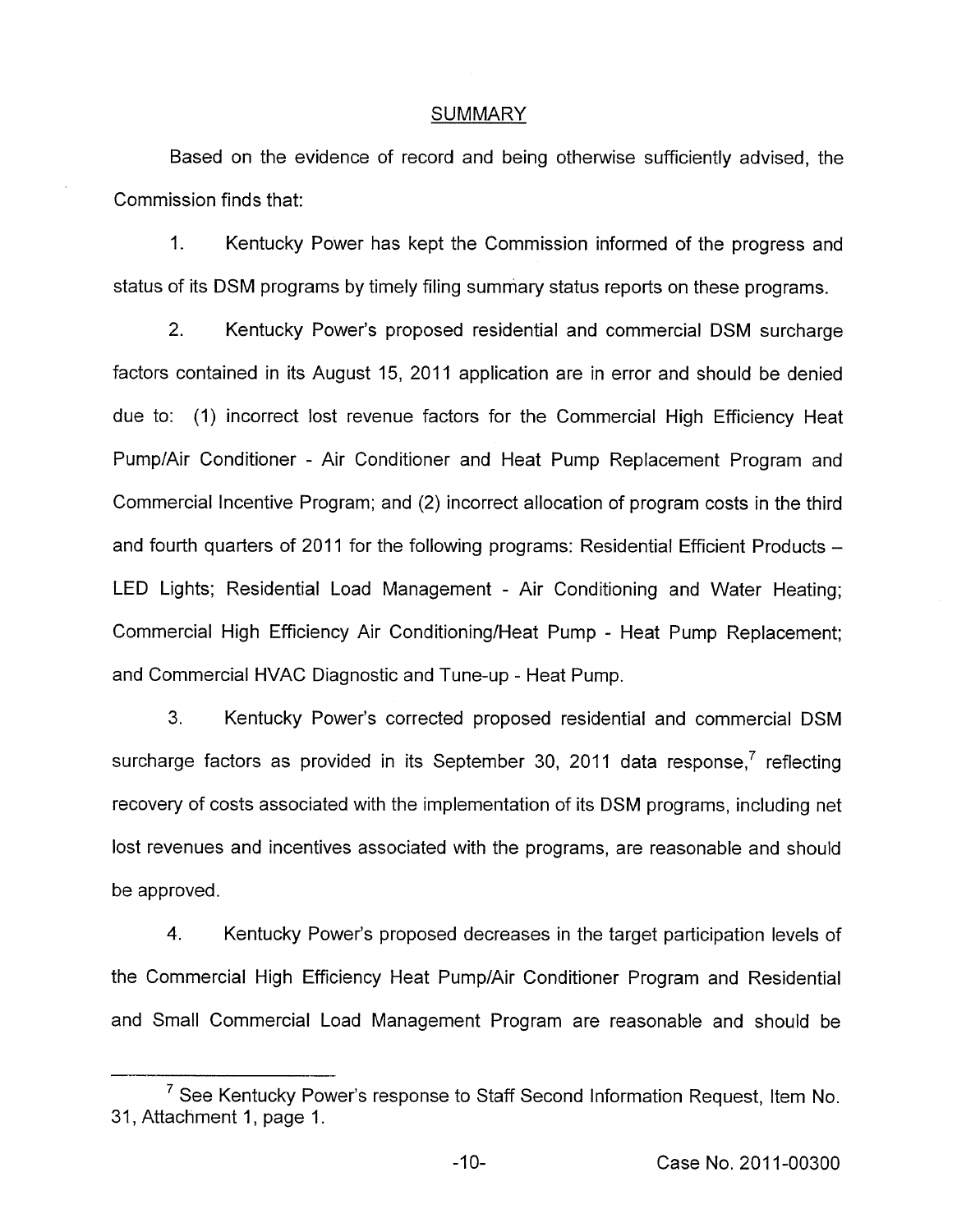approved. As noted above, however, the Commission strongly encourages Kentucky Power to make every effort to educate its customers about the value of energy efficiency and DSM programs in order to increase customer participation in these programs.

5. Kentucky Power's proposed increase for 2011 evaluation expense from \$2,000 to \$5,305 for the Commercial High Efficiency Heat Pump/Air Conditioner Program is reasonable and should be approved.

6. Kentucky Power's request for a three-year extension, through 2014, of the following programs: Targeted Energy Efficiency; Community Outreach CFL; Energy Education for Students; Mobile Home Heat Pump; Mobile Home New Construction; and High Efficiency Heat Pump is reasonable and should be approved.

*7.* Kentucky Power's request for a two-year extension, through 2013, of the Modified Energy Fitness Program is reasonable and should be approved.

IT IS THEREFORE ORDERED that:

1. Kentucky Power's proposed residential and commercial DSM surcharge factors contained in its August 15, 2011 application are denied.

2. Kentucky Power's corrected proposed residential and commercial DSM surcharge factors as shown in its September 30, 2011 response $<sup>8</sup>$  are approved effective</sup> for service rendered on and after January 31,2012.

3. Kentucky Power's proposed decreases in the target participation levels of the Commercial High Efficiency Heat Pump/Air Conditioner Program and Residential and Small Commercial Load Management Program are approved.

 $8 \underline{\mathsf{Id}}$ .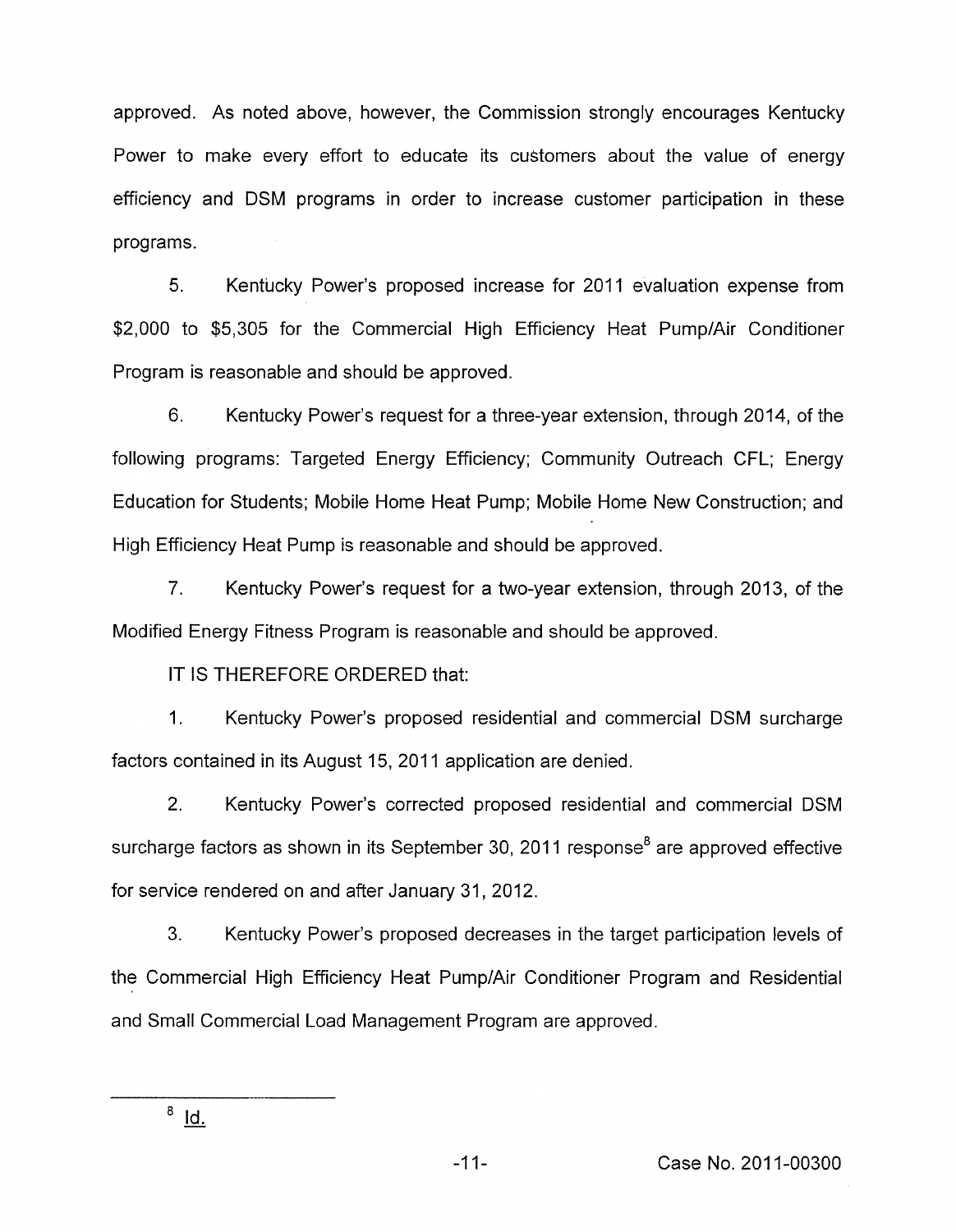4. Kentucky Power's proposed increase for 2011 evaluation expense from \$2,000 to \$5,305 for the Commercial High Efficiency Heat Pump/Air Conditioner Program is approved.

5. Kentucky Power's request for a three-year extension, through 2014, of the following programs: Targeted Energy Efficiency; Community Outreach CFL; Energy Education for Students; Mobile Home Heat Pump; Mobile Home New Construction; and High Efficiency Heat Pump is approved.

6. Kentucky Power's request for a two-year extension, through 2013, of the Modified Energy Fitness Program is approved.

*7.* Within 10 days of the date of this Order, Kentucky Power shall file a revised tariff showing the date of issue and that it was issued by authority of this Order.

By the Commission



**ATTES** 

Case No. 2011-00300